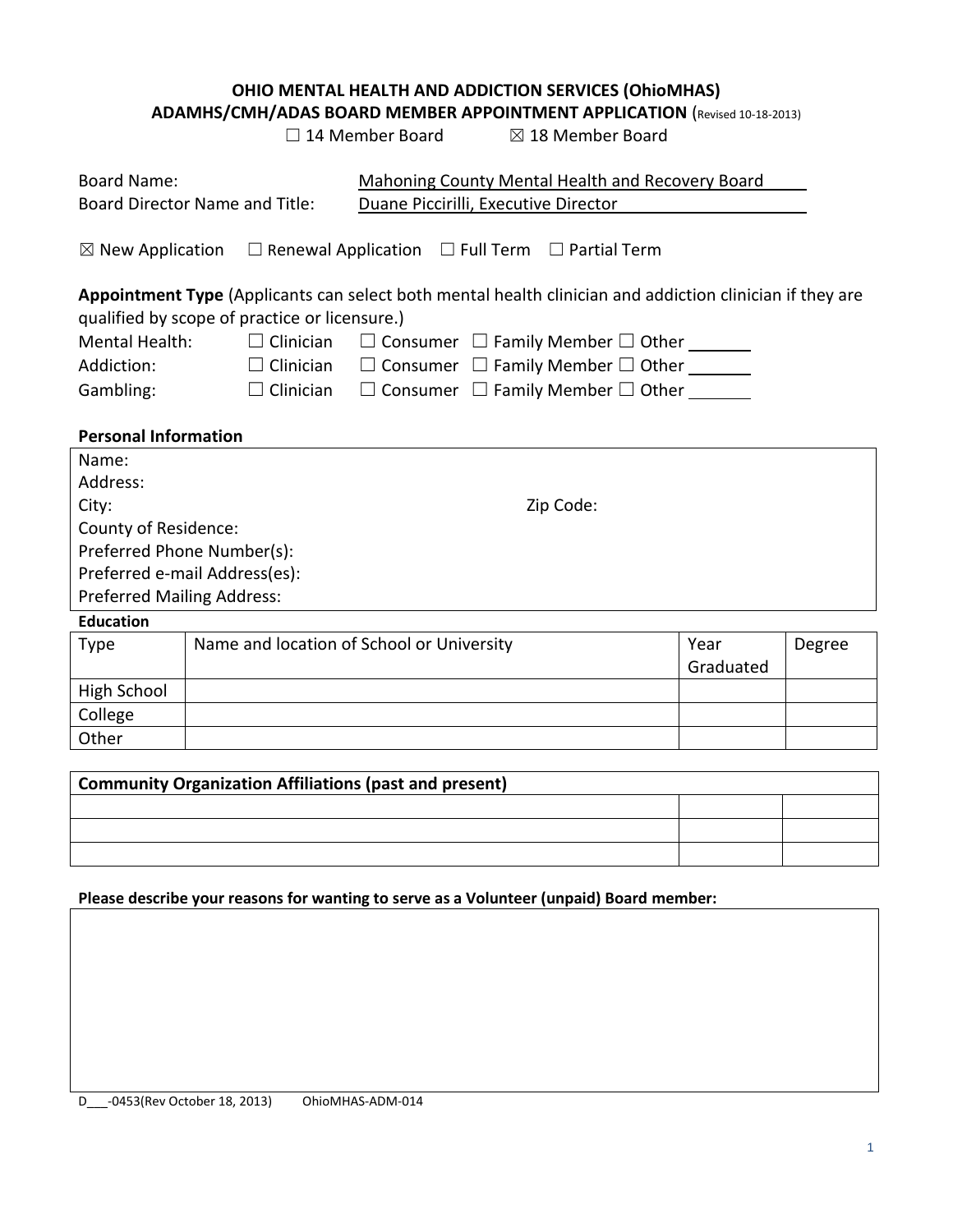## **OhioMHAS BOARD MEMBER APPOINTMENT APPLICATION**

#### **Population Equality Representation Declaration**

OhioMHAS is required to assure that member appointment reflects the composition of the population of the service district as to race and sex. The following information is used to assure equal representation. Completion of the following section is voluntary and is not required to consider or appoint you as a Board member, but does give you the opportunity to declare how you identify yourself. Please check all that apply and specify as you wish.

| Race:             | □ White/Caucasian Black/African American □ American Indian □ Alaska Native                    |
|-------------------|-----------------------------------------------------------------------------------------------|
|                   | $\Box$ Asian $\Box$ Native Hawaiian or Pacific Islander $\Box$ Other                          |
| <b>Ethnicity:</b> | $\Box$ Appalachian $\Box$ Hispanic $\Box$ Latino/Latina $\Box$ of Spanish origin $\Box$ other |

**Gender** □ Female □ Male □ Other \_\_\_\_\_\_\_\_\_\_\_\_\_\_

**Conflict of Interest Assurance:** By signing below I attest that the following statements are true. Neither I nor my spouse: parent; step parent; parent-in-law; sibling; step sibling; sibling-in-law; child; step child; or child-in-law; serves on the governing board of, or is employed at a contract agency that receives funds from the board which I am applying for board membership.

I am not a County Commissioner and am not employed by a County Commissioner or an office under the authority of a County Commissioner.

## **Volunteer (unpaid) Board Member Duties:**

- 1) Attend all board meetings
- 2) Attend annual board member training
- 3) Maintain professional licenses; (if applicable) and
- 4) Serve on applicable subcommittees of the boards.

**Applicant's Statement:** I have read and completed the application accurately and honestly. I attest that I am a resident of the County specified; I deny any conflicts of interest and agree to fulfill Volunteer Board Member Duties to the best of my ability. I acknowledge that service on the Board is unpaid (with reimbursement for mileage and authorized expenses only) and provides me with an opportunity to serve my local community. I understand that appointment makes me ineligible to be employed at a contract provider of the Board and if such employment should be desired in the future I will follow all directives of the Ohio Ethics Commission including resignation from the Board and completion of prescribed waiting period before accepting employment with a contract agency.

**I understand and agree that all information contained in this application is a public record. I hereby grant the Department of Mental Health and Addiction services permission to release my application, including my status as a consumer of either mental health or alcohol and drug addiction services, to anyone making a public records request seeking Board applications.**

Signature of Applicant **Date** Date **Date** Date **Date** 

**OhioMHAS BOARD MEMBER APPOINTMENT APPLICATION**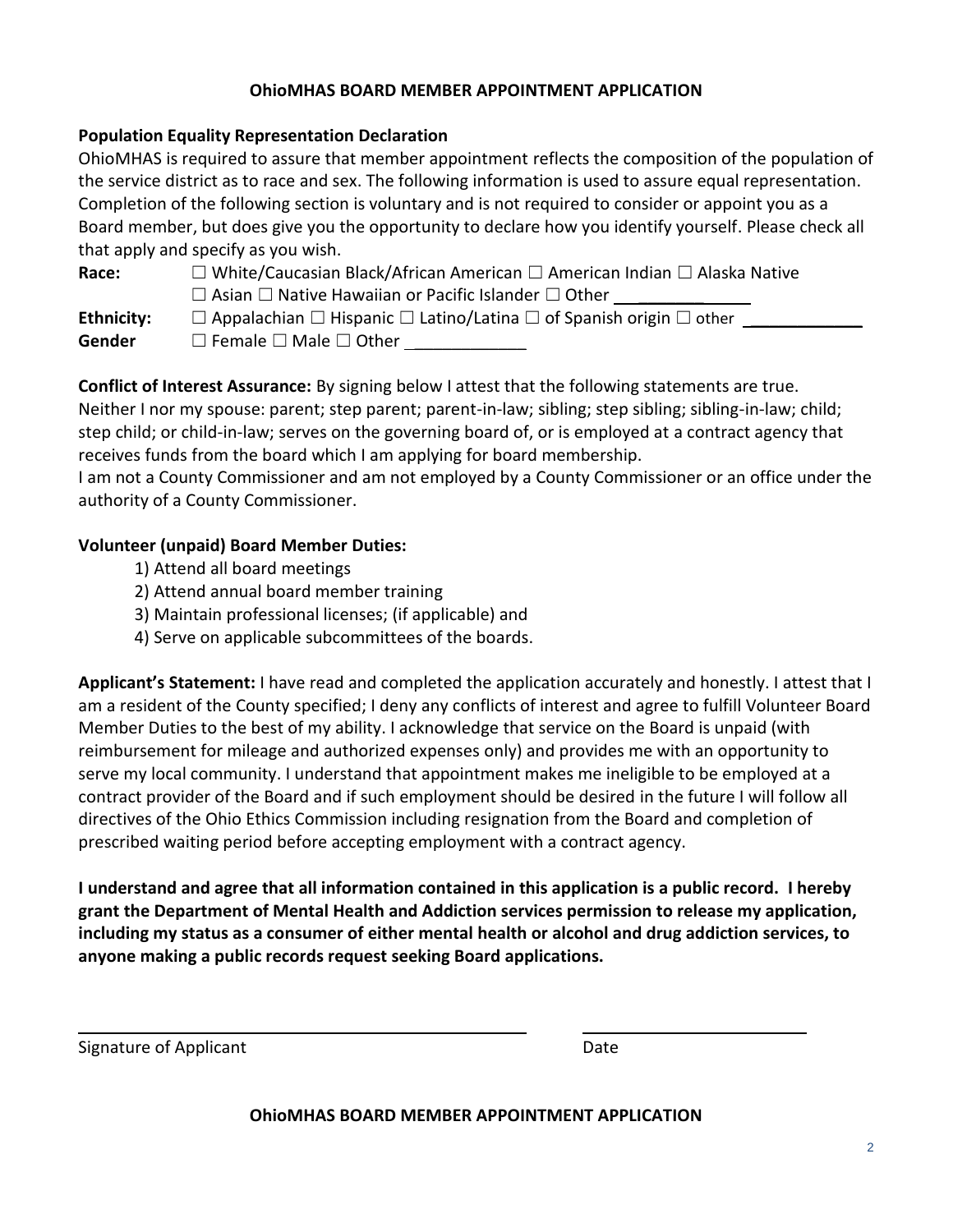| <b>For Board Use Only</b>                                                                                                                                                                                                                                                                                                                                                                                                                                                                                                                                                                            |                                                                                                    |            |                                                                                                                                                                             |  |  |
|------------------------------------------------------------------------------------------------------------------------------------------------------------------------------------------------------------------------------------------------------------------------------------------------------------------------------------------------------------------------------------------------------------------------------------------------------------------------------------------------------------------------------------------------------------------------------------------------------|----------------------------------------------------------------------------------------------------|------------|-----------------------------------------------------------------------------------------------------------------------------------------------------------------------------|--|--|
| <b>Appointment Term</b><br>If applicant is filling a vacated partial term, note partial term ending year _______________<br>$\Box$ Initial Appointment – Vacant $\Box$ Initial Appointment – Full Term $\Box$ Renewal Appointment                                                                                                                                                                                                                                                                                                                                                                    |                                                                                                    |            |                                                                                                                                                                             |  |  |
|                                                                                                                                                                                                                                                                                                                                                                                                                                                                                                                                                                                                      | For Renewal Appointments: Please list dates of missed meetings with and without prior notification |            |                                                                                                                                                                             |  |  |
| <b>Appointment Recommended:</b>                                                                                                                                                                                                                                                                                                                                                                                                                                                                                                                                                                      |                                                                                                    | $\Box$ Yes | $\Box$ No                                                                                                                                                                   |  |  |
| <b>Appointment Type</b><br>Mental Health:<br>Addiction:<br>Gambling:                                                                                                                                                                                                                                                                                                                                                                                                                                                                                                                                 | $\Box$ Clinician<br>$\Box$ Clinician<br>$\Box$ Clinician                                           |            | $\Box$ Consumer $\Box$ Family Member $\Box$ Other _______<br>$\Box$ Consumer $\Box$ Family Member $\Box$ Other _______<br>$\Box$ Consumer $\Box$ Family Member $\Box$ Other |  |  |
|                                                                                                                                                                                                                                                                                                                                                                                                                                                                                                                                                                                                      |                                                                                                    |            |                                                                                                                                                                             |  |  |
| If you wish to have OhioMHAS appoint a member who does not fall into one of the appointment types<br>identified above please describe the rationale and the role applicant would fill. In addition, please<br>assure that all members who meet the requirement for and serve as appointment types listed above are<br>noted as such on the membership roster even if they are a county appointee.                                                                                                                                                                                                    |                                                                                                    |            |                                                                                                                                                                             |  |  |
| <b>Comments:</b>                                                                                                                                                                                                                                                                                                                                                                                                                                                                                                                                                                                     |                                                                                                    |            |                                                                                                                                                                             |  |  |
| Dates of Previous Appointment(s):                                                                                                                                                                                                                                                                                                                                                                                                                                                                                                                                                                    |                                                                                                    |            |                                                                                                                                                                             |  |  |
| Appointment Affirmation: By signing below I recommend appointment of this applicant to the position<br>of board member. I have reviewed the education, employment, personal history and professional<br>qualifications sections and believe the applicant is willing and able to perform the duties of a Board<br>member. This application and attachments have been reviewed by me and to the best of my knowledge<br>is a complete and truthful disclosure of required information. I have also reviewed the conflict of<br>interest assurance and the applicant denied any conflicts of interest. |                                                                                                    |            |                                                                                                                                                                             |  |  |
| All boards recommending appointment must submit a current roster of all board members.<br>Board Roster Included?<br>$\square$ Yes<br><b>No</b>                                                                                                                                                                                                                                                                                                                                                                                                                                                       |                                                                                                    |            |                                                                                                                                                                             |  |  |
| <b>Board Executive Director Signature</b>                                                                                                                                                                                                                                                                                                                                                                                                                                                                                                                                                            |                                                                                                    |            | Date                                                                                                                                                                        |  |  |

# **OhioMHAS BOARD MEMBER APPOINTMENT APPLICATION**